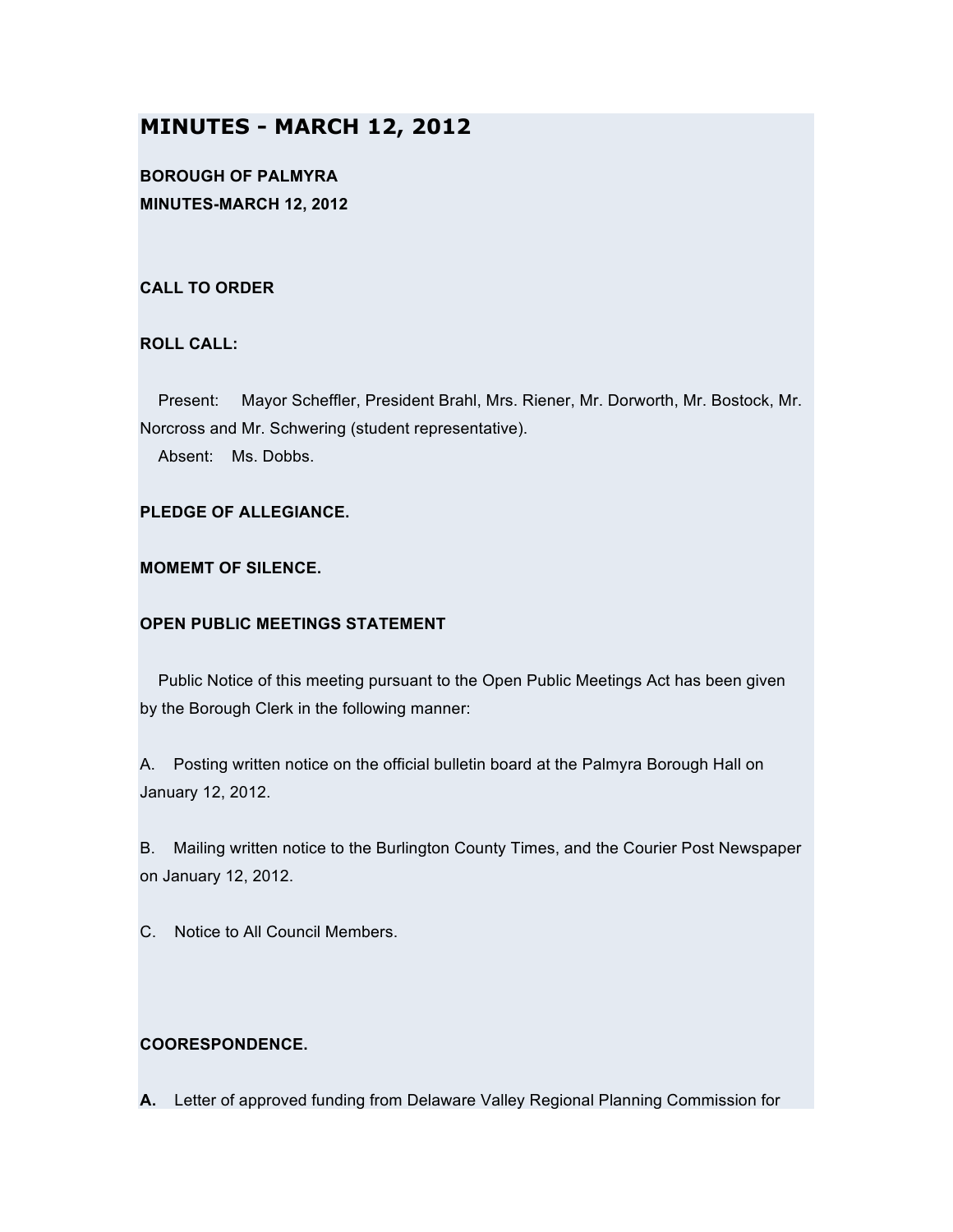Traffic Calming Plan. Mayor Scheffler announced that the borough has received a grant in the amount of \$32,000 from the Delaware Valley Regional Planning Commission for traffic calming plan.

**B.** PROCLAMATION- Proclamation Declaring March 11-17, 2012 Flood Safety Awareness Week. Mayor Scheffler read the proclamation into the record. Mrs. Kilmer explained that the proclamation was part of the requirements for the reduced flood insurance rates.

**C.** PROCLAMATION-50th Anniversary of National Poison Week. Mayor Scheffler explained that this year's marks the 50th Anniversary of National Poison Week. The proclamation is to show commitment to protecting residents, especially children from potentially harmful poisons.

**D.** Appointment-Mayor Scheffler appointed Matthew Kaelin to the Ad-Hoc Committee.

**APPROVAL OF MINUTES.** Approval of minutes for February 6tth, 2012 and February 13, 2012. Mr. Norcross made a motion to approve the minutes from February 6th and 13th, 2012, President Brahl second the motion. All members present voted in favor of the motion.

**ORDINANCES ON SECOND READING.** (public hearing).

## **A.** Ordinance 2012-2, Ordinance Of The Borough Of Palmyra

Rescinding Ordinance 2003-6, An Ordinance Providing For The Creation Of A Shade Tree Commission Of The Borough Of Palmyra For The Purpose Of The Regulation, Planting, Care And Control Of Shade And Ornamental Trees And Shrubbery In The Streets, Highways, Public Places Of The Borough Of Palmyra And Providing for The Enforcement Thereof. Mr. Rosenberg discussed that his understanding was that a subcommittee would provide him the information after they had met. President Brahl made a motion to open the ordinance to the public, Mr. Bostock second the motion. All members present voted in favor of the motion.

Mr. Howard- inquired as to what happens to the shade tree commission if the ordinance is rescinded? Mayor Scheffler replied that the ordinance to rescind the tree commission would not take effect until after April 5th and that the council will have in place on April 2nd the ordinance to establish the tree commission, so that there will be no lapse in coverage.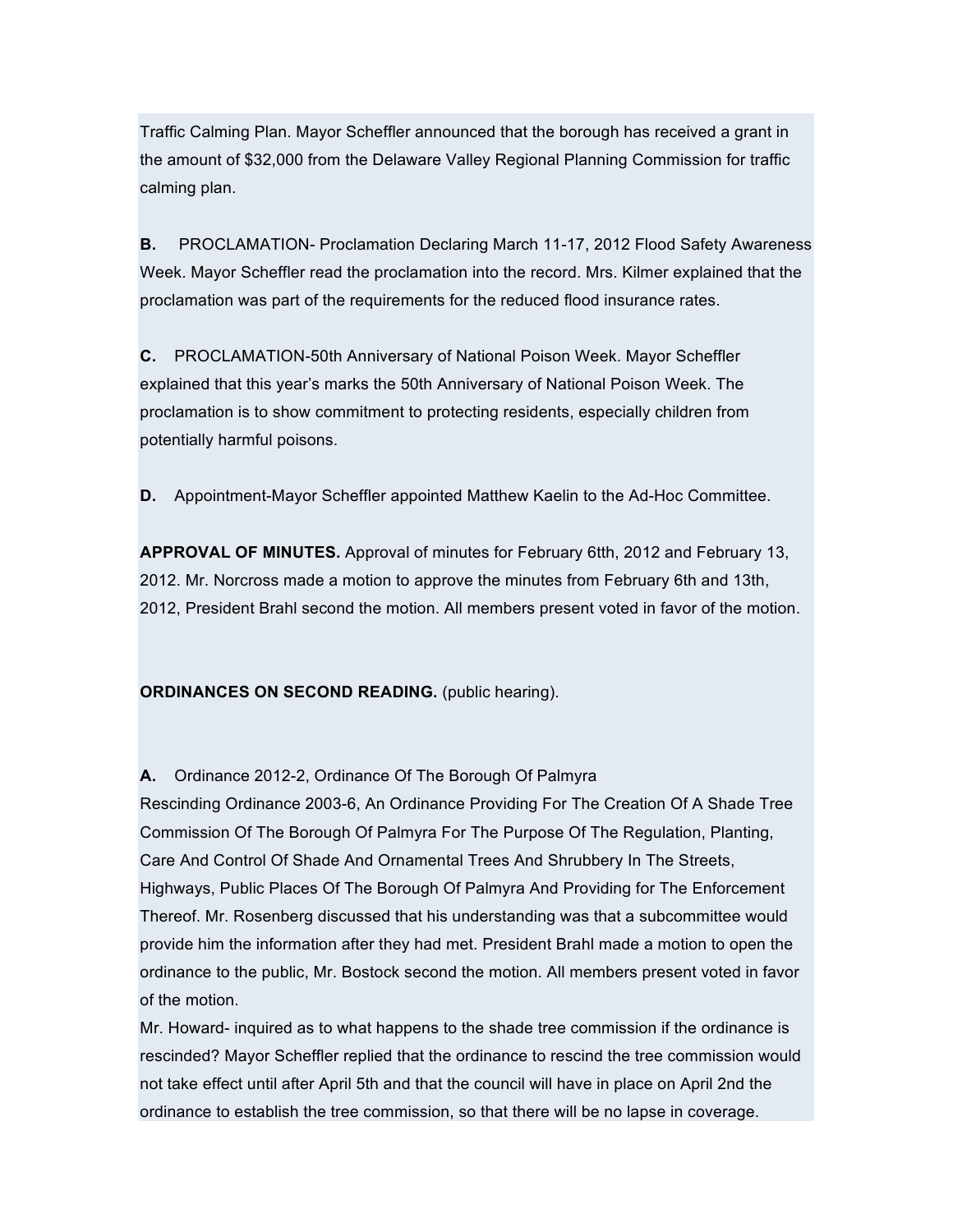President Brahl made a motion to close the public portion, Mr. Norcross second the motion. All members present voted in favor of the motion.

Mr. Norcross made a motion to adopt the ordinance Mr. Dorworth second the motion. At the call of the roll, the vote was:

AYES: President Brahl, Mrs. Riener, Mr. Dorworth, Mr. Bostock, Mr. Norcross. NAYES: None. The ordinance was adopted on second and final reading and will take effect after publication according to law.

**B.** Ordinance 2012-3, An Ordinance Providing For The Creation Of A Shade Tree Commission Of The Borough Of Palmyra For The Purpose Of The Regulation, Planting, Care And Control Of Shade And Ornamental Trees And Shrubbery In The Streets, Highways, Public Places Of The Borough Of Palmyra And Providing for The Enforcement Thereof. Mayor Scheffler recommend that this ordinance be continue until April 2nd meeting. President Brahl made a motion to open the ordinance to the public, Mr. Dorworth second the motion. All members present voted in favor of the motion.

Mr. Howard-inquired what the main changes to the ordinance will be and will the terms of office change. Mayor Scheffler explained that there are no major changes expected and that it is really one section that will be changed. Mr. Howard inquired as to why the current ordinance was not amended instead of rescind. Mr. Rosenberg explained that the cleanest way to amend the ordinance was to do a complete new one. Mrs. Riener discussed that the ordinance was rescind due to terms of office not being clear on the record of the shade tree minutes and that the new ordinance will make sure that the commission is functioning correctly. Mr. Rosenberg informed council and the public that the state statue is clear with specific terms for the commissioners and that if the terms of the members were not clear, it could jeopardize any action taken by the commission. The easiest approach was to redo the entire ordinance. President Brahl and Mrs. Riener made a motion to close the public portion. All members present voted in favor of the motion. President Brahl made a motion to continue the ordinance until the April 2nd meeting, Mrs. Riener second the motion. All members present voted in favor of the motion.

**C.** Ordinance 2012-4, An Ordinance Adopting The Robert's Rules Of Order As The Procedural Rules To Govern The Conducting Of Meetings Of The Governing Body And All Commissions, Committees and Boards Appointed By The Governing Body. President Brahl made a motion to open the ordinance to the public, Mr. Norcross second the motion. All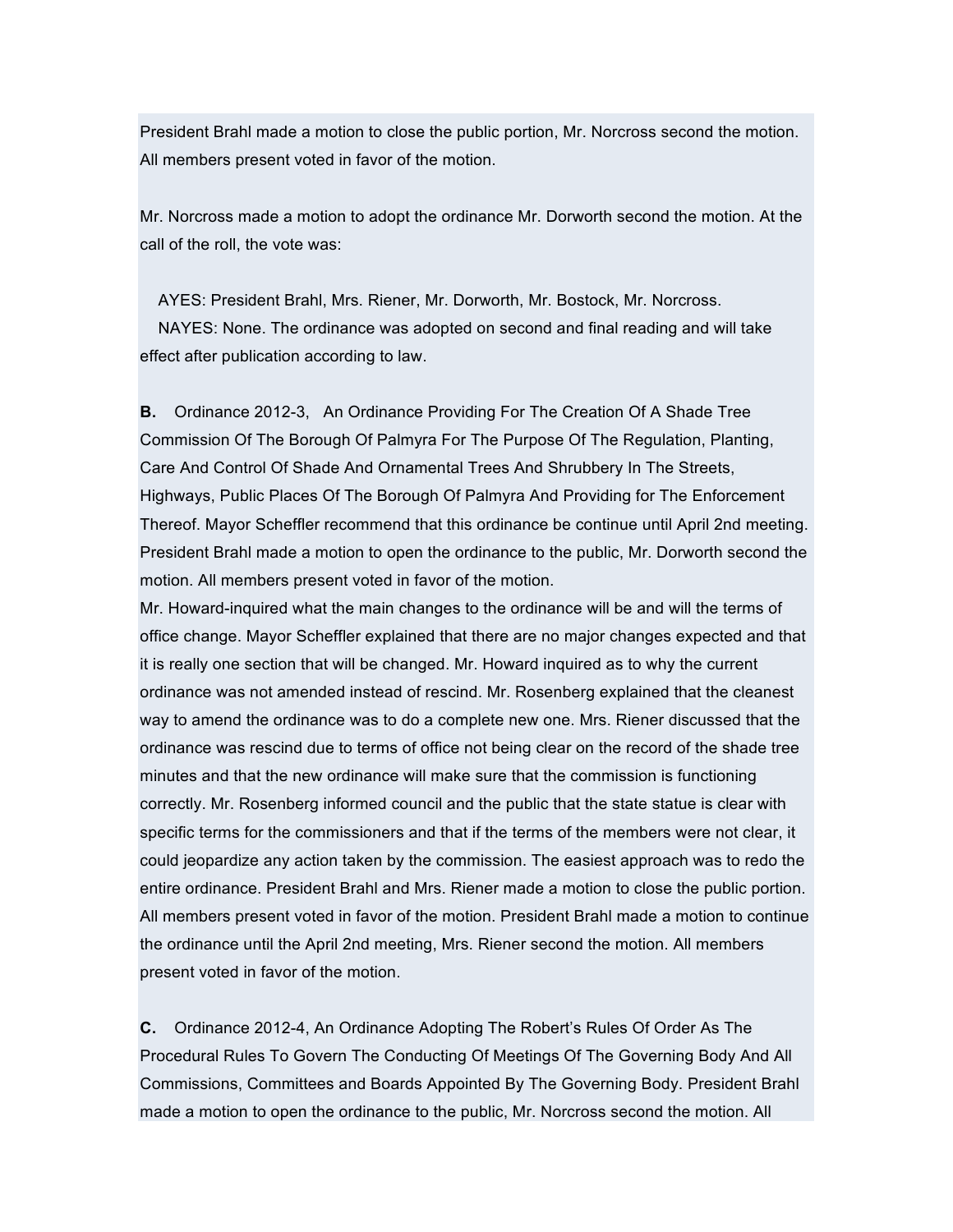members present voted in favor of the motion. No one from the public wishing to be heard, President Brahl made a motion to close the public portion, Mr. Dorworth second the motion. All members present voted in favor of the motion. President Brahl made a motion to adopt the ordinance, Mr. Dorworth second the motion. At the call of the roll, the vote was:

AYES: President Brahl, Mrs. Riener, Mr. Dorworth, Mr. Bostock, Mr. Norcross. NAYES: None. The ordinance was adopted on second and final reading and will take effect after publication according to law.

**D.** Ordinance 2012-5, An Ordinance Amending Chapter 248 Taxicabs. President Brahl made a motion to open the ordinance to the public, Mr. Dorworth second the motion. All members present voted in favor of the motion. No one from the public wishing to be heard, President Brahl made a motion to close the public portion, Mr. Norcross second the motion. All members present voted in favor of the motion. President Brahl made a motion to continue the ordinance to the April 9th meeting, Mr. Bostock second the motion. All members present voted in favor of the motion.

**E.** Ordinance 2012-6, An Ordinance Amending The Land Development Code Of The Borough Of Palmyra Regarding Signs. Mr. Rosenberg informed council that the additional language requested by Mrs. Riener concerning Route 73 signs was added to the ordinance. Mr. Norcross made a motion to open the ordinance to the public, Mrs. Riener second the motion. All members present voted in favor of the motion. Mr. Fratto-Broad Street inquired about the comments that the BID had presented on the sign ordinance for the downtown area. The comments were provided last fall and had also met with representatives in 2010 about their concerns. The BID will request amendments to the ordinance if adopted this evening. Mayor Scheffler explained that amendments could be made by council after reviewing the BID's request. President Brahl made a motion to close the public portion, Mr. Norcross second the motion. All members present voted in favor of the motion. Mr. Norcross made a motion to adopt the ordinance, Mrs. Riener second the motion. At the call of the roll, the vote was:

AYES: President Brahl, Mrs. Riener, Mr. Dorworth, Mr. Norcross.

NAYES: Mr. Bostock. The ordinance was adopted on second and final reading and will take effect after publication according to law.

**F.** Ordinance 2012-7, An Ordinance To Exceed Municipal Budget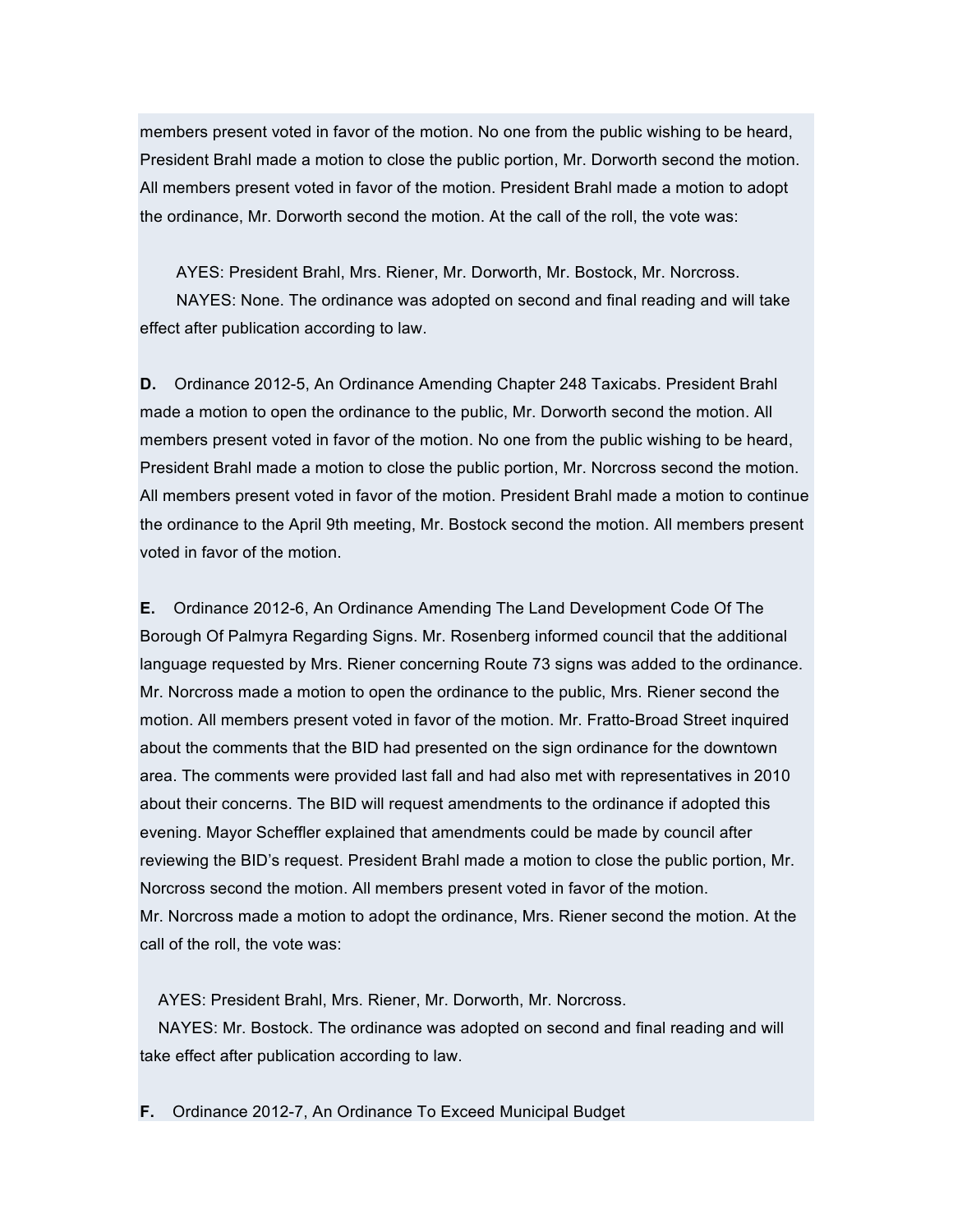Appropriation Limits And To Establish A CAP Bank (N.J.S.A. 40A:4-45.14).President Brahl made a motion to open the ordinance to the public, Mr. Bostock second the motion. All members present voted in favor of the motion. No one from the public wishing to be heard, President Brahl made a motion to close the public portion, Mr. Norcross second the motion. All members present voted in favor of the motion. President Brahl made a motion to adopt the ordinance, Mr. Norcross second the motion. At the call of the roll, the vote was:

AYES: President Brahl, Mrs. Riener, Mr. Dorworth, Mr. Bostock, Mr. Norcross. NAYES: None. The ordinance was adopted on second and final reading and will take effect after publication according to law.

**ORDINANCES ON FIRST READING.** (public hearings on April 2).

**A.** Ordinance 2012-8, An Ordinance To Amend And Supplement The "Route 73 South Redevelopment Plan" As Adopted By Ordinance 2003-7 And Ordinance 2005-16A Of The Borough Of Palmyra. Mr. Rosenberg informed council that this amendment was due to the litigation by Filliet Corporation and that the Land Use Board has reviewed the proposed plan for the ordinance. President Brahl made a motion to adopt the ordinance on first reading, Mrs. Riener second the motion. At the call of the roll, the vote was:

AYES: President Brahl, Mrs. Riener, Mr. Dorworth, Mr. Bostock, Mr. Norcross. NAYES: None. The ordinance will be heard on second and final reading at the council meeting of April 2nd, 2012 after publication according to law.

**B.** Ordinance 2012-9, An Ordinance Rescinding Ordinance 2006-22, An Ordinance of the Borough of Palmyra Creating A Sewer Advisory Commission. Mr. Gural discussed that the sewer commission was created a number of years ago and it was a means for the public to be involved with the issues. In the past few years, there has been no real reason for the commission to meet and all issues are usually addressed by council. Mr. Norcross made a motion to adopt the ordinance on first reading, President Brahl second the motion. At the call of the roll, the vote was:

AYES: President Brahl, Mrs. Riener, Mr. Dorworth, Mr. Bostock, Mr. Norcross. NAYES: None. The ordinance will be heard on second and final reading at the council meeting of April 2nd, 2012 after publication according to law.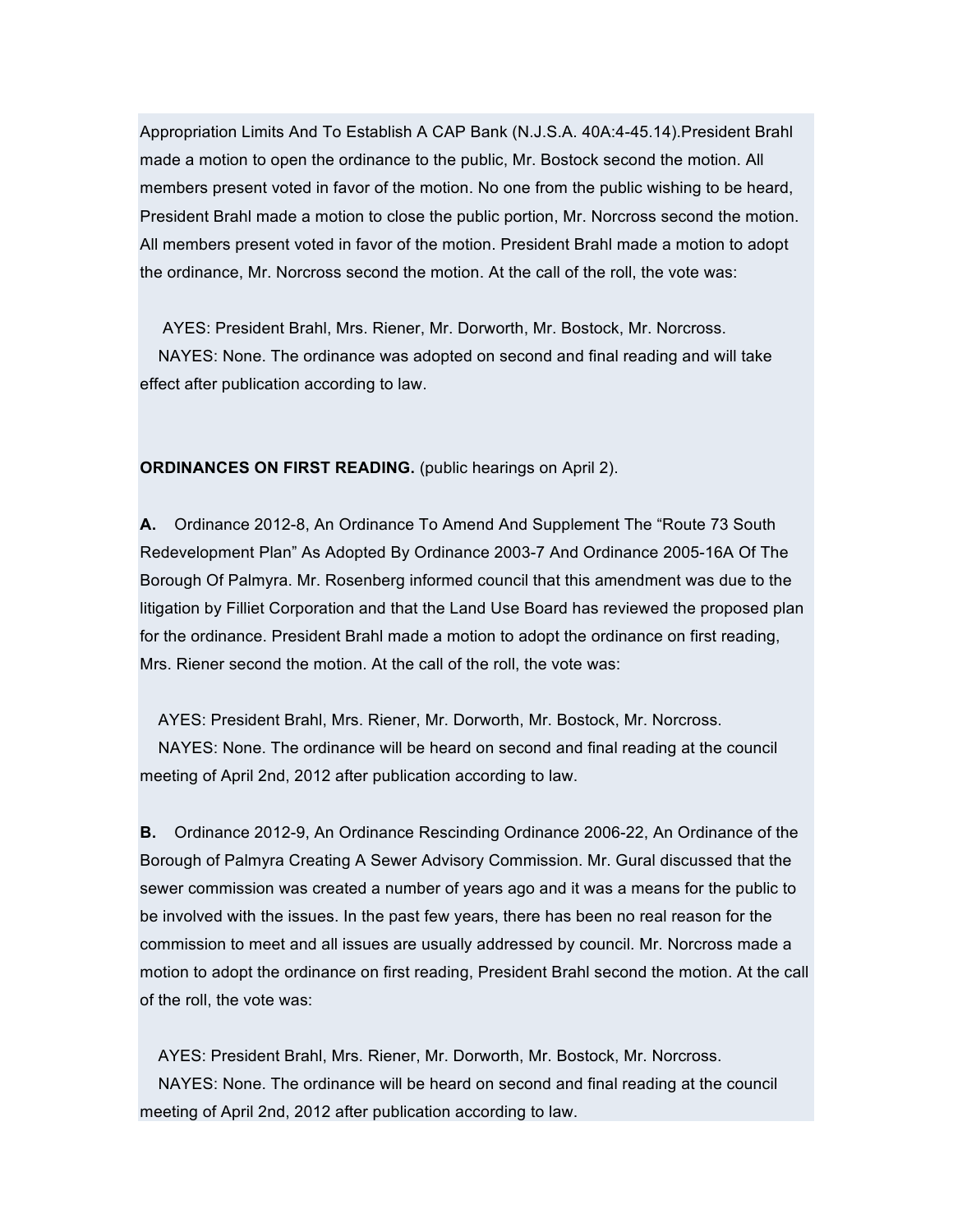**C.** Ordinance 2012-10, An Ordinance Supplementing The Handbook For The Non-Uniformed Employees For The Borough Of Palmyra. Mr. Gural explained that this ordinance is to regulate the information for referrals and letters of recommendation from employees and previous employees. Mr. Rosenberg agreed that this ordinance is needed to avoid any litigation for giving out the incorrect information. The only information that is allowed to be given out is the dates of work, if they work for the borough and no recommendations should be out. Mr. Rosenberg recommended that council readopt the handbook annually at reorganization as suggested by Mr. Norcross. Mr. Gural explained that there will be a new handbook in the next few weeks as required by JIF. Mr. Rosenberg explained that council could implent changes by resolution during the year. Mr. Gural discussed waiting until this ordinance was effective in April and that the new handbook should be ready for adoption in May and that this ordinance will be a part of the new book. Mr. Rosenberg recommend doing the ordinance as a resolution on a short term bases. President Brahl inquired if there was a timeline needed for the adoption of the policy. Mr. Gural replied that there are outstanding requests for referrals about employees waiting. President Brahl discussed that a resolution as suggest by Mr. Rosenberg would be easier and faster to implent the policy. Resolution 2012-70, Resolution Supplementing The Handbook For Non-Uniformed Employees In Regards to Employment Verification And Referrals. President Brahl made a motion to approve the resolution, Mr. Norcross second the motion. At the call of the roll, the vote was:

AYES: President Brahl, Mrs. Riener, Mr. Dorworth, Mr. Bostock, Mr. Norcross. NAYES: None.

**D.** Ordinance 2012-11, An Ordinance Amending Ordinance 1998-1, An Ordinance Amending Code Of The Palmyra Of Entitled "Dogs" section 2A-Expiration; Fees. Mrs. Sheipe explained that this would change the date of the dog and cat licenses to be due on January 1st of each and that the late charge would not be enforced until after May 31 of each year. Mr. Norcross made a motion to adopt the ordinance on first reading, Mr. Dorworth second the motion. At the call of the roll, the vote was:

AYES: President Brahl, Mrs. Riener, Mr. Dorworth, Mr. Bostock, Mr. Norcross. NAYES: None. The ordinance will be heard on second and final reading at the council meeting of April 2nd, 2012 after publication according to law.

### **RESOLUTIONS.**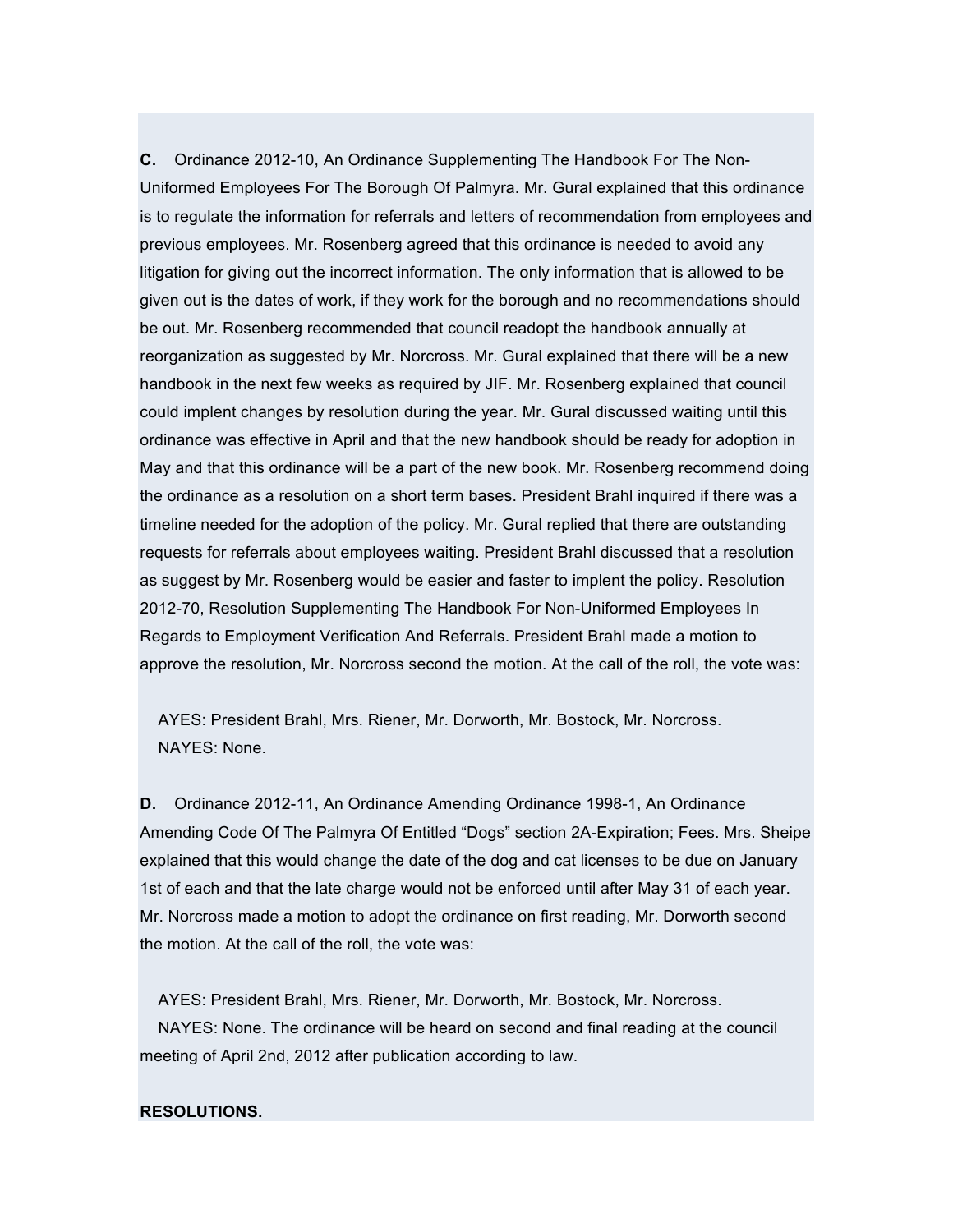Consent Agenda- Resolution 2012-60 to Resolution 2012-68 will be enacted as a single motion, if any resolution needs additional discussion it will be removed from the consent agenda and voted on separately.

**a.** Resolution 2012-60, Resolution Cancelling Outstanding Checks On The Financial Records Of The Borough Of Palmyra.

**b.** Resolution 2012-61, Resolution To Refund TaxSale-Certificate #10-00084 Erroneously Sold At Tax Sale.

**c.** Resolution 2012-62, Resolution Authorizing The Tax Collector To Cancel Sewer Taxes On The Properties Listed Due Erroneous Double Billing.

**d.** Resolution 2012-63, Resolution Certifying Recycling Tax.

**e.** Resolution 2012-64, Resolution Appointing A Clean Communities Coordinator For The Borough Of Palmyra.

**f.** Resolution 2012-65, Resolution Appointing Thomas Ryan As Stormwater Coordinator.

**g.** Resolution 2012-66, Resolution Authorizing The Payment Of Borough Bills.

**h.** Resolution 2012-67, Resolution Awarding Contract To Fillit Inc. For The Receiving Of Brush, Branches And Leaves For The Year 2012.

**i.** Resolution 2012-68, Resolution Market Street Ramps And Burlington County Bridge Commission. Mayor Scheffler read the resolutions by title into the record. Mr. Norcross made a motion to approve the consent agenda Resolutions 2012-60-Resolutions 2012-68, Mr. Dorworth second the motion. At the call of the roll, the vote was:

AYES: President Brahl, Mrs. Riener, Mr. Dorworth, Mr. Bostock, Mr. Norcross. NAYES: None.

**j.** Resolution 2012-69, Resolution Of Approval Of The Rules And Regulations For The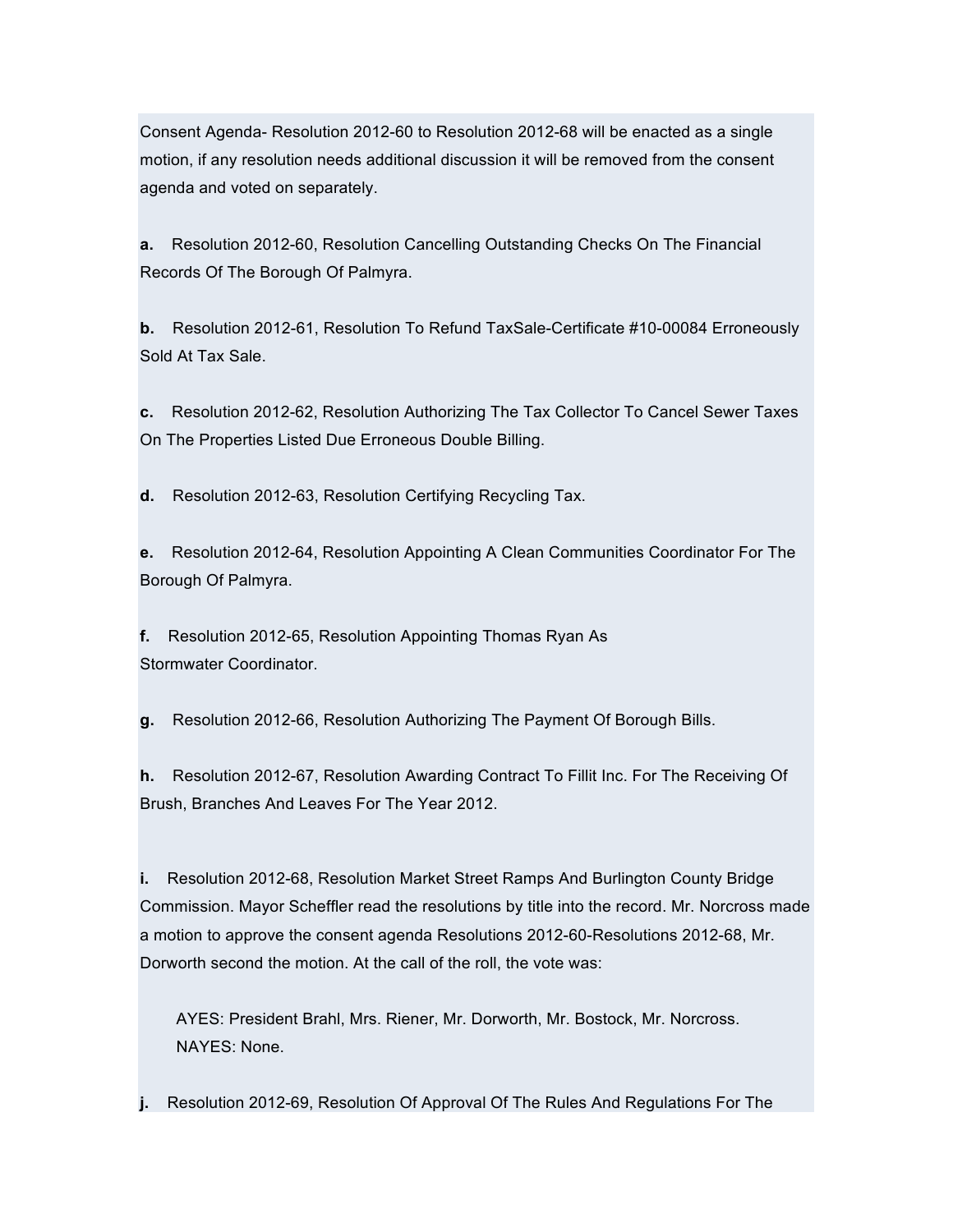Palmyra Police Department Policy & Procedure Manuel. Chief Pearlman explained that this resolution is to approve the changes of any rules and regulations and that they were last amend in 2002. Mr. Dorworth made a motion to approve the resolutions, Mr. Norcross second the motion. At the call of the roll, the vote was:

AYES: President Brahl, Mrs. Riener, Mr. Dorworth, Mr. Bostock, Mr. Norcross. NAYES: None.

**k.** Resolution 2012-70, Resolution Of Waiver For The Girl Scouts For The Security Deposit and Cleaning Of The Community Center. President Brahl made a motion to approve the resolutions, Mr. Bostock second the motion. At the call of the roll, the vote was:

AYES: President Brahl, Mrs. Riener, Mr. Dorworth, Mr. Bostock, Mr. Norcross. NAYES: None.

**l.** Approval of Treasurer's Report. President Brahl made a motion to approve the treasurer's report, Mr. Dorworth second the motion. All members present voted in favor of the motion.

### **ADMINISTRATOR REPORT.**

Mr. Gural discussed that there are two issues that have arisen with the paying of the bills, the vendors and professionals have their own way of submitting bills and invoices and the second part is to request for council to reconsider the vouchers they have to sign. The bills are sometimes overlapped or already paid by time it gets to a council member. The bill submitting process needs to be upgraded and that it is important for council to review the bills but the money also needs to get out to the vendors and professionals. If council members cannot review the bills, one way would be for the bills to be accepted and appear on the bill list if approved by the chief financial officer and administrator. Mr. Gural requested permission from council to have Mrs. Lewis, CFO and himself review and come up with a new policy. President Brahl discussed that he and Mayor Scheffler would meet and have a finance meeting to discuss a new policy before the next caucus meeting in April. Mrs. Riener inquired about the Chestnut Street project and when it would be completed. Mr. Gural replied that it was part of 2011 road projects and should be completed by May, it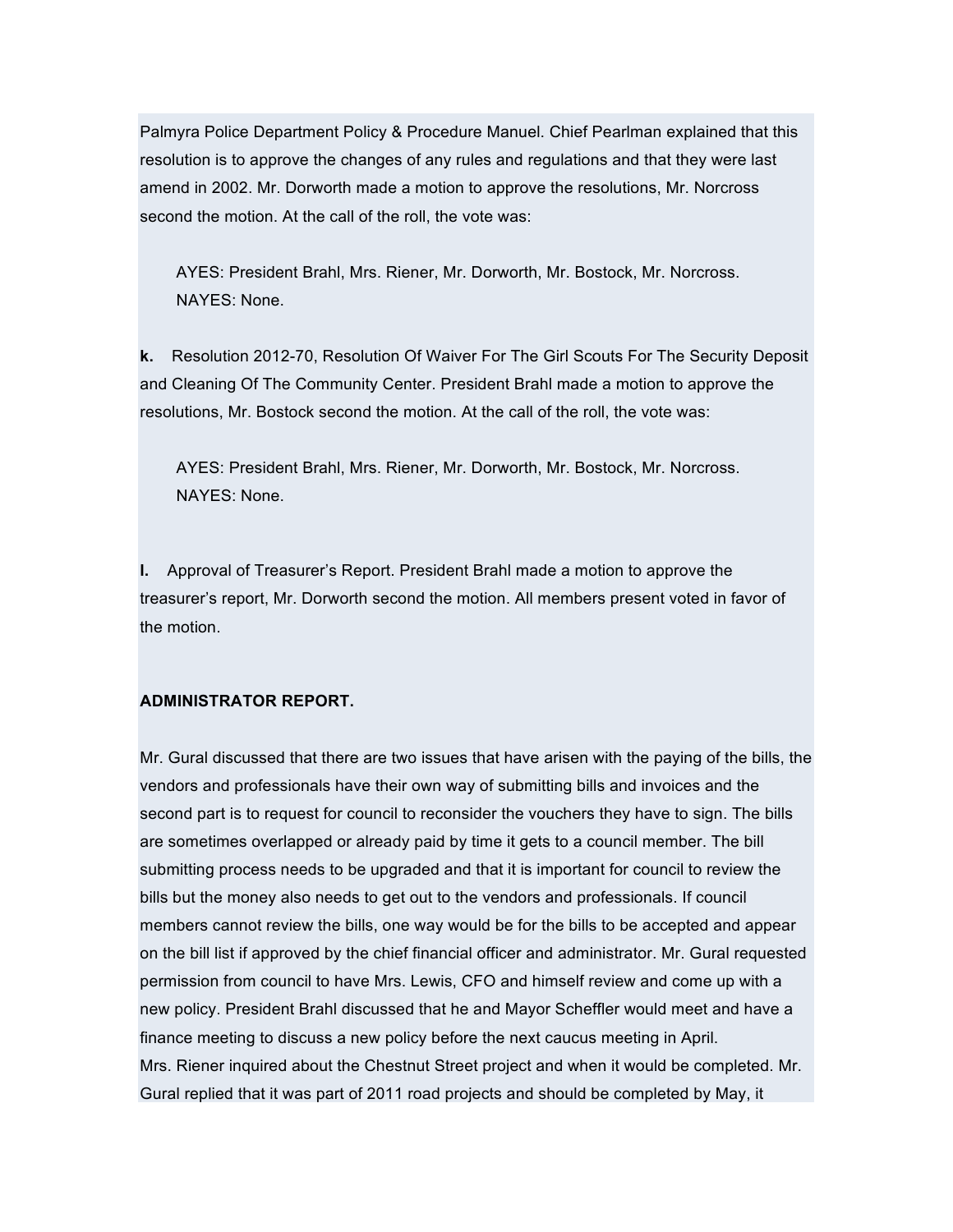currently only has a top coat.

Mr. Bostock requested an update on the handicapped ramp project. Mr. Gural explained that the project is 40% completed and that every intersection is unique and some required different techniques. The project was part of a Small Cities grant that the borough had received.

### **COMMITTEE REPORTS.**

Mayor Scheffler discussed that the PTA thanked council for their support. Mr. Norcross reported that all youth activities have started and that they are going to paint the inside of the dug outs, redo the baseball diamond, and do a basic clean-up of the field. Mr. Norcross requested that council review an ordinance for no smoking on the fields or park. He understands that it may be difficult to enforced, but the signs and ordinance will allow the coaches and parents to be aware of the non-smoking. Mr. Bostock discussed that with the placement of signs and peer pressure, less people will be willing to smoke on the fields. Mr. Norcross discussed the report from Mr. Ryan on the sewer and public works department. Mr. Norcross requested a RICE notice for an employee from the sewer department for the next meeting.

Mr. Bostock reported that there was no new information that was not already discussed this evening concerning the BID meeting. The board of education meets tomorrow night and the BID meets Wednesday night.

President Brahl reported on the finance committee and that the final adoption of the budget is scheduled for April 2nd at 7pm. President Brahl informed the public that the average homes taxes would increase about \$28.00 for the year and that the borough has been able to maintain services this year.

Mrs. Riener reported that the shade tree commission did not hold a meeting this month and that the Land Use had no new applications.

Mr. Dorworth explained that the report from the Chief of Police is on file and that he had received an email that was sent to the Chief about the help that the officers gave to a juvenile and that the parent was appreciative of the way the situation was handled. The court administrator interviews will be held on March 14th. Mr. Dorworth discussed car burglaries that occurred over the week end and that residents need to lock their vehicles and not leave valuables in them. Chief Pearlman informed council that there have been five vehicle burglaries on Temple Blvd. Mr. Dorworth discussed that the fire department has been having an issue with their generator and that it is in need of repairs.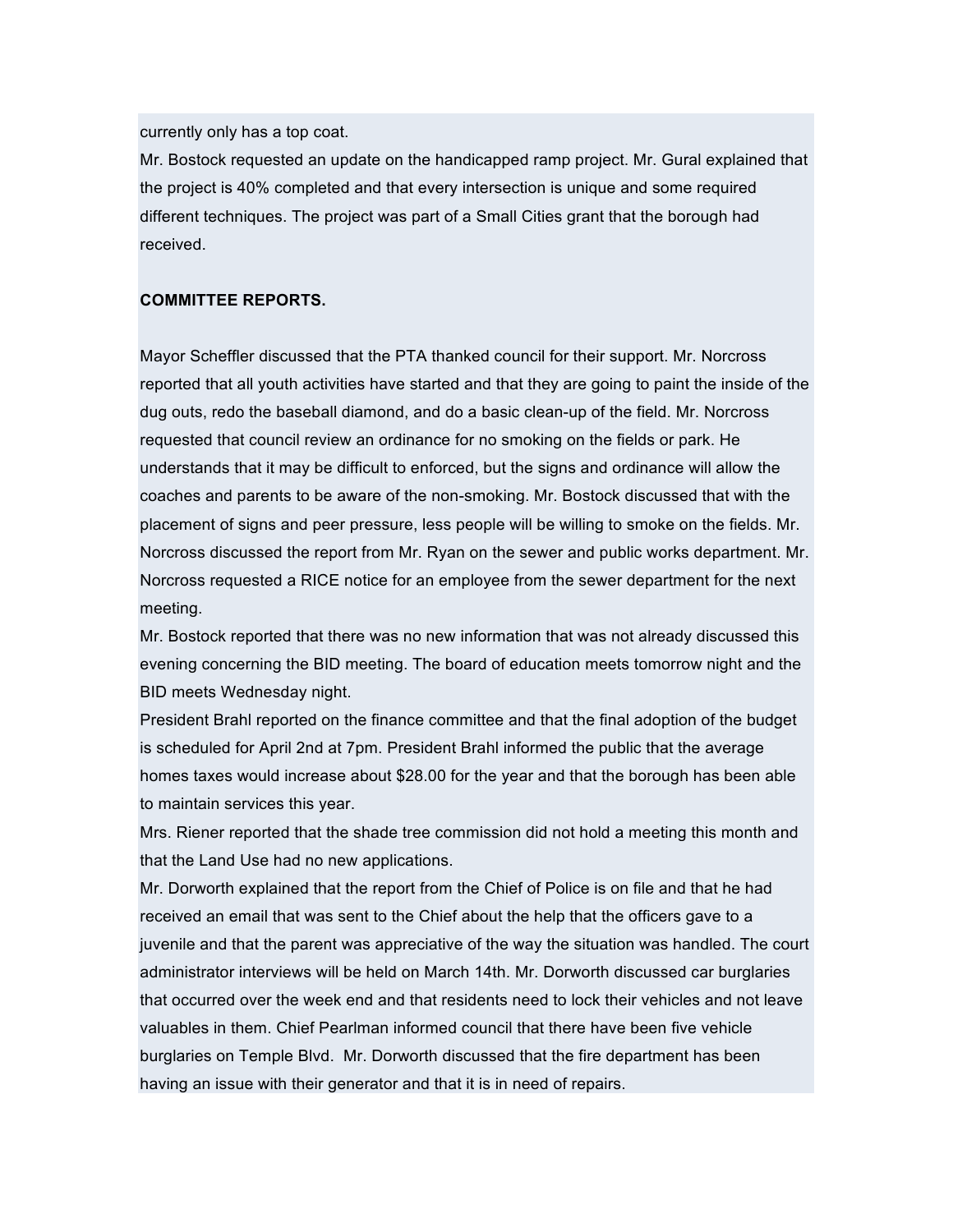#### **Public Comment.**

Mrs. Riener made a motion to open the public portion, Mr. Bostock second the motion. All members present voted in favor of the motion.

Ms. Veitenheimer- clarified that the rabies clinic is sometimes held in late May, so the animal ordinance should make late fees effective on June 1st. Ms. Veitenheimer inquired as to why if the budgets from the departments is down, there is still an increase in the tax rate. Mr. Gural explained that the increase is due to revenue being lower also and that spending is down also. Mayor Scheffler explained that the court revenue is down, there are foreclosures in the borough that affects the tax collection and that it is just a sign of the times. Mr. Gural discussed that there is also increases in health care, utility bills, higher pension cost as well as increases in supplies that are needed.

Mrs. Jones thanked council for the funds for the senior groups and inquired as to whom she should ask permission from, for the use of the community center for things that they would like to schedule outside of their normal activities. The seniors are reorganizing and would like to hold a social in May and a cook out in June. There will be food and music. Mrs. Jones explained that lunch is served once a week at the center and that the seniors contribute towards the cost. Mayor Scheffler explained that the schedule of the center is handled by Mr. Gural and that there is a schedule on the website. Mrs. Jones discussed that they are attempting to get the seniors out of their homes and also to get the office of aging involved. The Superintendent of Schools would like to partner with the seniors as well. Mrs. Jones requested a copy of the rules and regulations for submitting vouchers when it is completed. Mr. Gural announced that a woman from Palmyra has written a book about World War II and would like to make a presentation to the seniors.

Mr. May discussed that he is happy to see the Bridge Commission has grant the town funds to do a traffic calming study and that he has been requesting for a number of years about the law for traffic and parking on Broad Street. Mr. May explained that he has been told it was a county road and also what is the need for the study. Mayor Scheffler explained that the study would look at ways to slow the traffic down.

Mr. Fratto announced that the BID is holding a contest for the best photo of Palmyra. It will be a month long contest and the pictures will be viewed by the public. President Brahl discussed that it is an excellent idea to get the general public involved, instead of just one photographer.

No one else from the public wishing to be heard, Mr. Norcross made a motion to close the public portion, Mr. Dorworth second the motion. All members present voted in favor of the